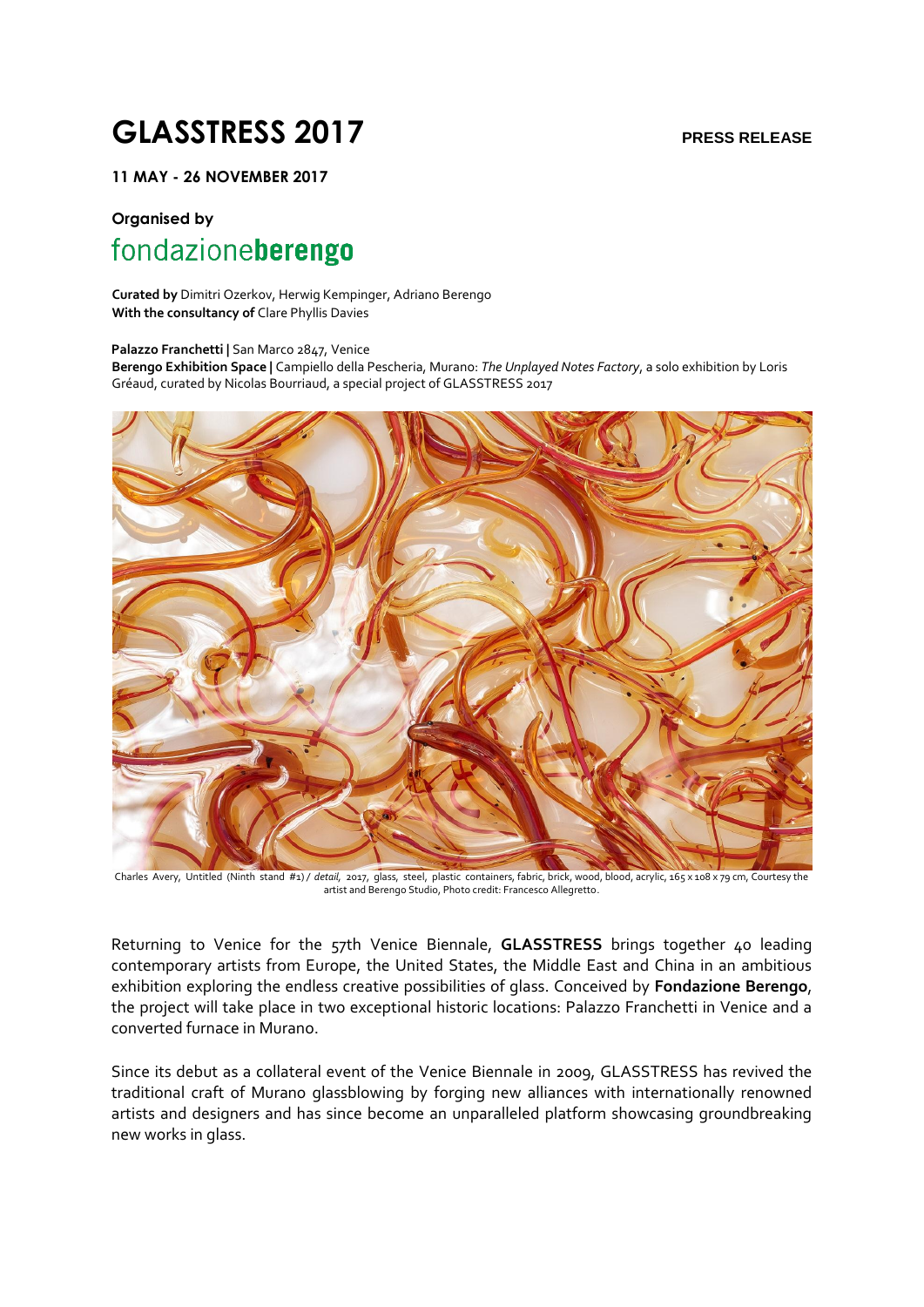The 2017 edition of GLASSTRESS presents an impressive line-up of artists including **Ai Weiwei**, **Jake & Dinos Chapman**, **Jan Fabre**, **Abdulnasser Gharem**, **Tony Oursler**, **Laure Prouvost**, **Ugo Rondinone**, **Thomas Schütte** and **Sarah Sze**. With little or no prior experience working with glass, these artists have embraced the challenge of creating extraordinary works in this very delicate medium in collaboration with Muranese artisans. The remarkable output of this unusual encounter defies the stereotypes associated with this ancient craft, ultimately pushing the boundaries of both contemporary art and glass.

**Ai Weiwei** who has experimented with Murano glass for the first time says: "I think what Berengo did is exceptionally brilliant. The idea, the concept is so strong. He believes in contemporary expression, but at the same time tries to develop this old technique into a new language. I'm a contemporary artist, but I am always learning and working with tradition."

Major highlights from the  $5<sup>th</sup>$  edition of GLASSTRESS exhibited at Palazzo Franchetti include *Gartenzwerge*, an installation of colourful and geometric sculptures reminiscent of garden gnomes produced by German artist **Thomas Schütte**. Scottish artist **Charles Avery** transposes his signature fictional island to the Venetian lagoon, with an installation depicting the long journey of eels from his hometown, Oban, to Venice. The artist has been inspired by the act of glassmaking as a way to discover an objective truth through physical movement, strength and timing. **Brigitte Kowanz** and **Erwin Wurm**, both representing the Austrian Pavilion this year, also experiment with glass and conceive striking installations at the  $19<sup>th</sup>$  Century palace.

American artist **Sarah Sze** has collaborated with glass masters to create a site-specific installation composed of shards, *Cotissi*, informed by her experience of working in the furnace. Her intervention traces the confines of the Palazzo Franchetti with a delicate, but strong line of shards of glass circling the architecture and echoing the shades of blue and green of the Laguna.

Iraqi artist **Halim Al-Karim** recounts his exile in the desert during the first Gulf War with a mirror in engraved Murano glass, combining his poetry with traditional Venetian art. Kuwaiti artist **Monira Al Qadiri** presents seven sculptures of oil drill heads made of iridescent glass, *Amorphous Solid Ghost*, mimicking artefacts. The installation attempts to conjure the premonition that fossil fuels will soon become obsolete as an energy source, and pre-emptively positions oil drilling as an inexplicable human activity from ancient times. **Abdulnasser Gharem**, Saudi Arabia's most important conceptual artist, addresses themes of Islamic cultural identity in contemporary society, drawing his inspiration from his previous experience as a Lieutenant Colonel in the Saudi army. His work *The Stamp (Moujaz)* takes on a satirical view of bureaucracy in the Arab world.

**Clare Phyllis Davies** states that the fragility and translucence of glass combined with malleability of form and nuance of colour makes the medium serve as an ideal foil for effects and currents that would otherwise remain at the threshold of human perception.

In the garden of Palazzo Franchetti, Belgian artist **Koen Vanmechelen** presents a spectacular installation exploring recycling and sustainability supported by ECO-oh!

In Murano, where the exhibition continues, **Loris Gréaud** makes his GLASSTRESS debut with a special project at Berengo Exhibition Space. The French artist will bring an abandoned glass furnace back to life with his immersive and performative solo exhibition *The Unplayed Notes Factory* curated by **Nicolas Bourriaud**. The Campiello della Pescheria furnace, shut down for the last 60 years, will host an unofficial glass production line with an almost alchemical ambition to crystallise time.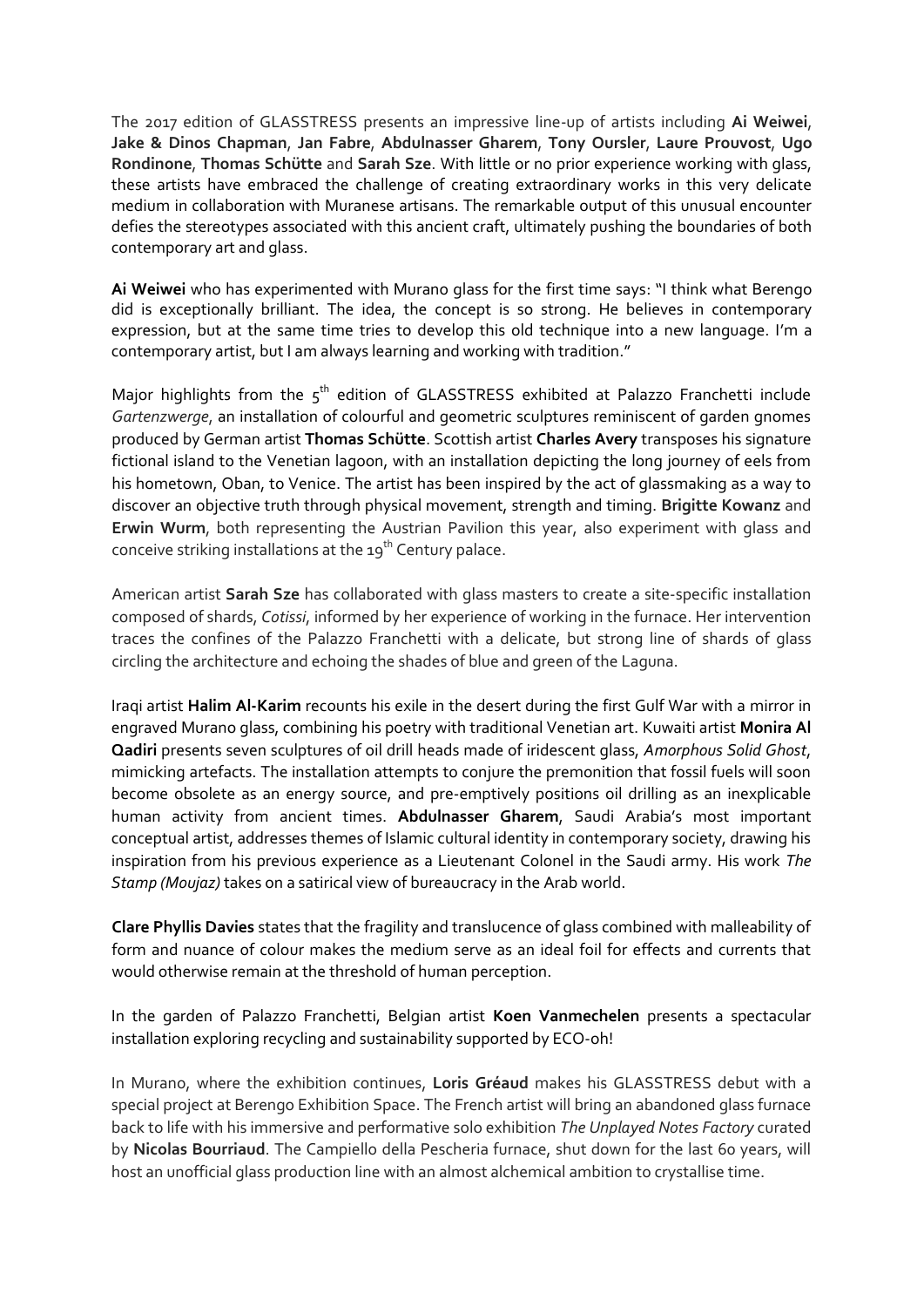GLASSTRESS 2017 is curated by **Dimitri Ozerkov** (Director of the Hermitage 20/21 Project for Contemporary Art at the State Hermitage Museum, St. Petersburg), **Herwig Kempinger** (President of Secession, Association of Visual Artists, Vienna) and **Adriano Berengo** (President of Fondazione Berengo and founder of GLASSTRESS, Venice), with the consultancy of **Clare Phyllis Davies** (Assistant Curator of Modern and Contemporary Art, Middle East, North Africa, and Turkey at The Metropolitan Museum of Art, New York). *The Unplayed Notes Factory* by Loris Gréaud is curated independently by **Nicolas Bourriaud**.

#### NOTES TO EDITORS

#### **GLASSTRESS 2017 - PARTICIPATING ARTISTS**

#### **New Artists**

Ai Weiwei (China), Charles Avery (UK), Dike Blair (USA), Graham Fagen (UK), Gaia Fugazza (Italy), Abdulnasser Gharem (Saudi Arabia), Loris Gréaud (France), Xenia Hausner (Austria), Siggi Hofer (Italy), Cameron Jamie (USA), Halim Al-Karim (Iraq), Brigitte Kowanz (Austria), Dr Lakra (Mexico), Karen LaMonte (USA), Paul McCarthy (USA), Haroon Mirza (UK), Laure Prouvost (France), Monira Al Qadiri (Kuwait), Random International (UK), Ugo Rondinone (Switzerland), Markus Schinwald (Austria), Sarah Sze (USA), Sabine Wiedenhofer (Austria), Dustin Yellin (USA)

#### **Returning artists**

Monica Bonvicini (Italy), Jake & Dinos Chapman (UK), Tony Cragg (UK), Erin Dickson (UK), Jan Fabre (Belgium), Josepha Gasch-Muche (Germany), Francesco Gennari (Italy), Shirazeh Houshiary (Iran), Vik Muniz (Brazil), Tony Oursler (USA), Jaume Plensa (Spain), Thomas Schütte (Germany), Koen Vanmechelen (Belgium), Erwin Wurm (Austria)

#### **GLASSTRESS - THE PROJECT**

GLASSTRESS was launched in 2009 by **Adriano Berengo** as an official collateral event of the 53rd Venice Biennale. The project has been then accredited for four consecutive editions and it is today the world's leading showcase for the collaborative work of contemporary artists and designers with **Berengo Studio**'s Muranese glass masters.

Organised by **Fondazione Berengo**, GLASSTRESS exhibitions have been presented in prominent museums and institutions worldwide including the **Boca Raton Museum of Art**, Florida, the **London College of Fashion** and **The Wallace Collection** in London, the **Art Museum Riga Bourse**  in Riga, **Millesgården Museum** in Stockholm, the **Museum of Arts and Design (MAD)** in New York, the **Beirut Exhibition Center** (BEC) in Beirut.

[www.glasstress.org](http://www.glasstress.org/)

#### **FONDAZIONE BERENGO**

**Fondazione Berengo** was founded by **Adriano Berengo** in 2014 as a cultural institution consolidating and strengthening his mission of marrying the Muranese glass-making tradition with contemporary art. The Foundation seeks to achieve this goal through educational initiatives and an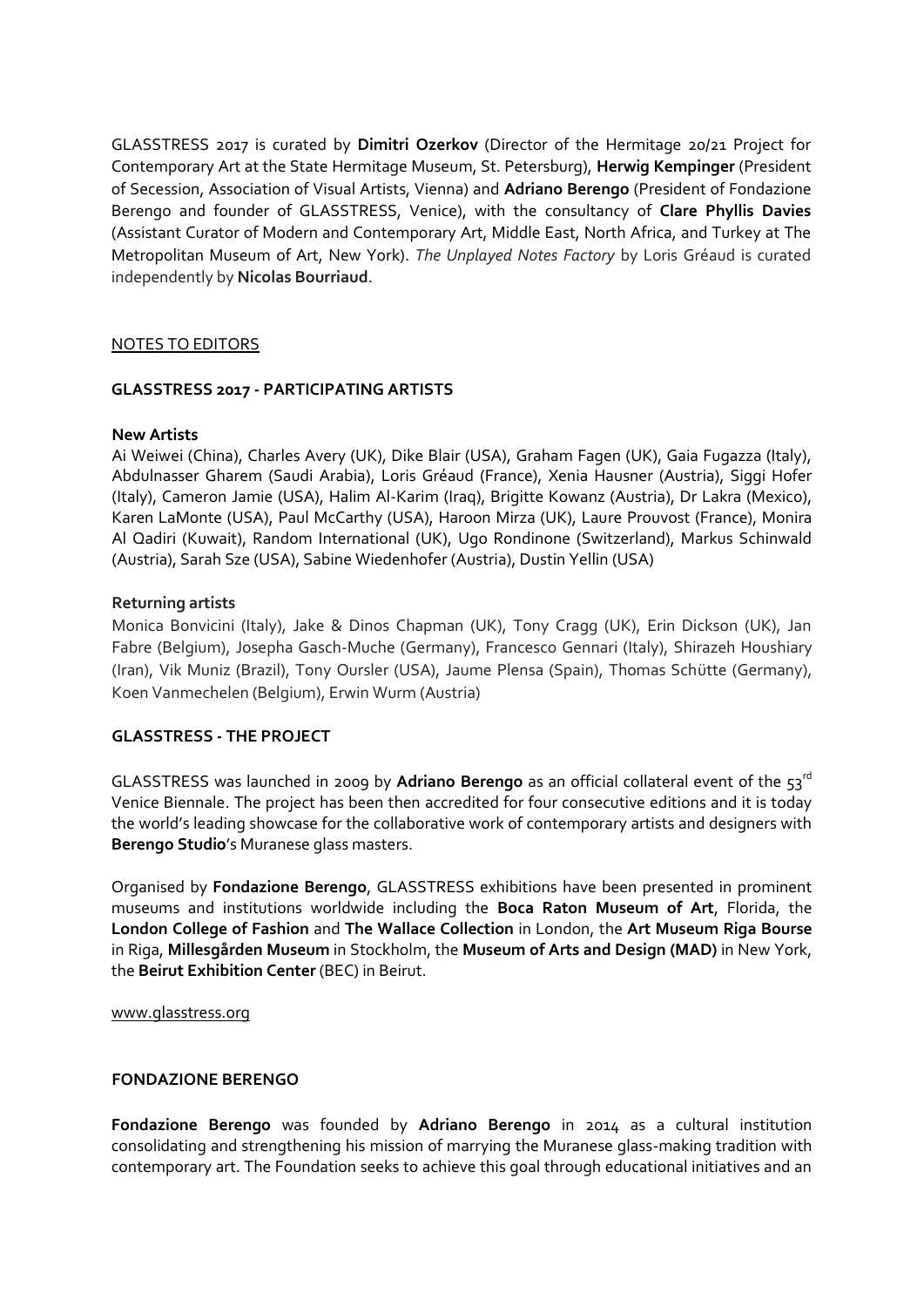interdisciplinary programme of exhibitions and special projects in collaboration with internationally acclaimed artists, designers, and architects.

[www.fondazioneberengo.org](http://www.fondazioneberengo.org/)

#### **ADRIANO BERENGO**

**Adriano Berengo** was born in Venice in 1947 and lives between Venice and Beirut. He holds a Foreign Languages degree from Ca' Foscari University (Venice) and a Master's degree in Comparative Literature from the State University of New York.

Adriano Berengo is the visionary behind **Fondazione Berengo**, **GLASSTRESS** and the glass factory **Berengo Studio 1989**. Following the footsteps of Egidio Costantini and Peggy Guggenheim who have introduced outstanding artists such as Pablo Picasso and Marc Chagall to Murano glass, he has been championing the innovative use of glass as a medium in contemporary art for almost 30 years by inviting more than 300 artists in his studio.

#### PRACTICAL INFORMATION

#### **PRESS PREVIEW**

TUESDAY, 9 MAY 2017 10:00am - 4:00pm\*

#### **Palazzo Franchetti**

GLASSTRESS 2017 San Marco 2847, Venice

TUESDAY, 9 – 11 MAY 2017 10:00am - 4:00pm\*

#### **Berengo Exhibition Space**

*The Unplayed Notes Factory* by Loris Gréaud Campiello della Pescheria, Murano

\* A boat service from Palazzo Franchetti to Berengo Exhibition Space will be provided for journalists at 12:00pm and 2:30pm. Prior booking required a[t info@fondazioneberengo.org](mailto:info@fondazioneberengo.org)

#### **PUBLIC OPENING**

| 11 MAY - 26 NOVEMBER 2017<br>Palazzo Franchetti | 13 MAY - 26 NOVEMBER 2017<br><b>Berengo Exhibition Space</b> |
|-------------------------------------------------|--------------------------------------------------------------|
|                                                 |                                                              |
| Daily $10:00$ am $-6:30$ pm                     | Saturday-Sunday-Monday, 1:00pm - 4:00pm                      |